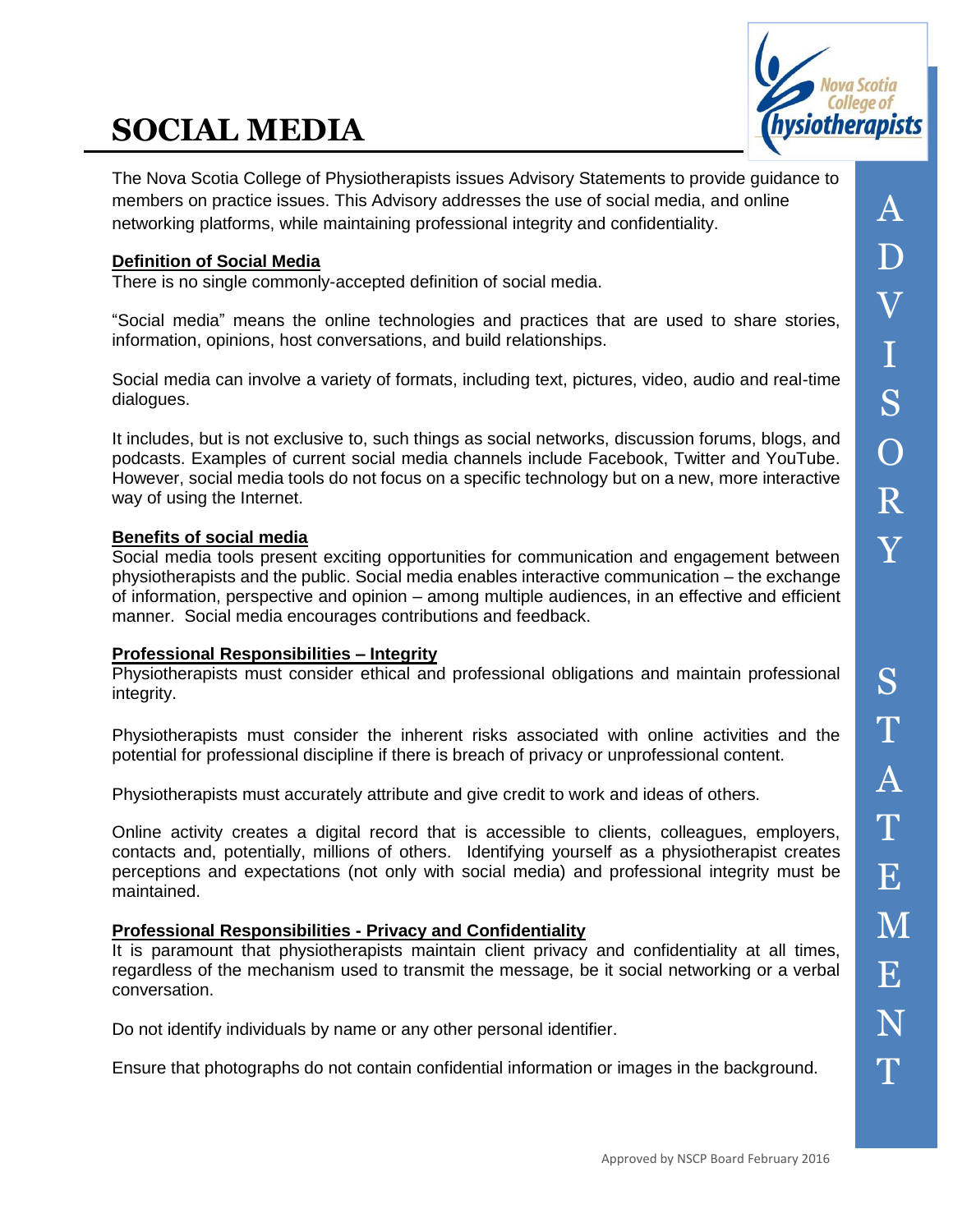

#### **Social Media to be Moderated**

It would be prudent to moderate blogs, discussion forums or other social media initiated and/or created by, and within the control of a physiotherapist and/or a physiotherapy company.

Moderated means regular technical and monitoring measures that prevent, or ensure the timely removal of, any defamatory or objectionable submissions, including information that jeopardizes the privacy of others.

## **Personal versus Private Accounts**

It would be prudent to maintain a separation between private and professional social media accounts.

#### **Pseudonyms**

Many social media tools allow users to remain anonymous by creating a "pseudonym". Under a pseudonym, individuals can develop an identity, become known to others, develop a following, and establish a reputation. The use of a pseudonym does not make it suitable to post defamatory or objectionable content, or to jeopardize privacy or confidentiality.

#### **Advertising**

Advertising, in any form, must meet the advertising guidelines of the Nova Scotia College of Physiotherapists. These guidelines include, but are not limited to the following prohibitions:

- □ No testimonials
- □ No claims of superiority
- $\Box$  No use of the words "certified in" or "specialist in", unless approved by the NSCP

#### **Responsibility Framework**

When considering whether or not to use social media, here are some points to reflect on:

AIM - I am doing this to achieve the following objective …

AUDIENCE - I am trying to reach …

CHANNEL - The best platform to achieve the aim and reach the audience is…

TARGET/TIMELINE – I want to achieve x by y date  $\dots$ 

POLICY – On posting and commenting to promote consistency and professionalism

Know if your employer has a policy on social media, and if so what it says.

#### **Additional Guidelines**

- □ Material is difficult, if not impossible, to control once posted
- $\Box$  Assume that everything posted is visible to everyone forever
- $\Box$  Know the privacy settings of the site
- $\Box$  Do not criticise others, even if you believe you are "just voicing an opinion"
- $\Box$  Avoid giving online advice and suggest an office appointment
- □ Do not ignore negative posts
- $\Box$  Consider a general disclaimer that states the position and opinions are your own